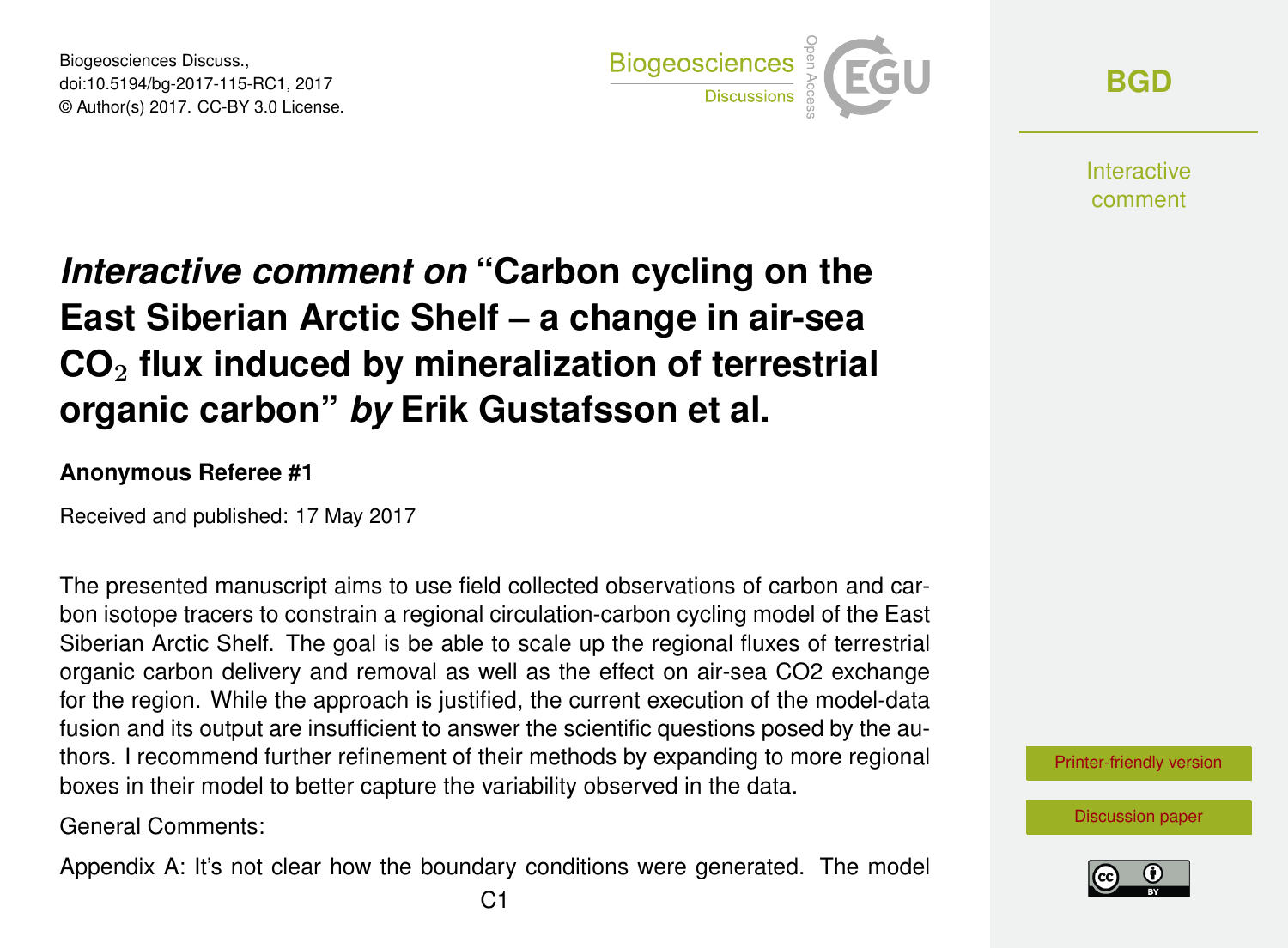has 3 boxes in the x and y but how many in z? Are there additional boundary  $x/y/z$ boxes with computed physics?

Appendix B: The text is vague as to the specifics for how many of the biogeochemical processes are handled in the model. For example, how are the three autotrophs different in their growth, mortality, production of organic matter tracers etc.? How is the temperature dependent remineralization of organic matter modeled, with an Arrhenius type formulation? What fraction of POC reaching the sediments is respired back to the bottom of the water column vs. buried? What is the fraction of and rate of POC solubilization to DOC? At what oxygen concentration does nitrate reduction take over to oxidize organic matter? Many of these concerns could be alleviated by including the model equations for the state variables with the parameter values in a table. Also is POC advected between boxes or not? As written I'm under the impression that it is, which is contrary to most physical-biogeochemical models, which consider POC to sink only in the vertical below where it is produced/added. Or is the POC in this model of small enough size that it doesn't sink and instead can be advected with the circulation?

Table B1 and B2: Shouldn't the units for all 13C carbon quantities be ‰

Appendix C: This section provides little evidence for how 13C is cycled between the carbon tracers in the model. Again this could be improved by adding equations and/or a table detailing the prescribed  $\delta$ 13C values for certain C pools or the isotopic fractionation factors for the various processes, e.g. air-sea gas exchange, DIC assimilation, POC solubilization, etc.

Pg5 L36: The model is 1D? The description in Appendix A describes a 3D model with 3 boxes in the x/y and some unknown number of vertical levels. Which is it?

Fig 3: Is there no  $\delta$ 13C-DOC data for the Inner Laptev Sea? No observation symbols appear on its plot. Much of the data for a number of tracers exhibit a large range in variability for a given region (ILS, OLS, ESS). For example, DOC varies by a factor of 4,  $\delta$ 13C-DIC by a factor of 3 for a given depth layer. This leads me to question the validity Interactive comment

[Printer-friendly version](http://www.biogeosciences-discuss.net/bg-2017-115/bg-2017-115-RC1-print.pdf)

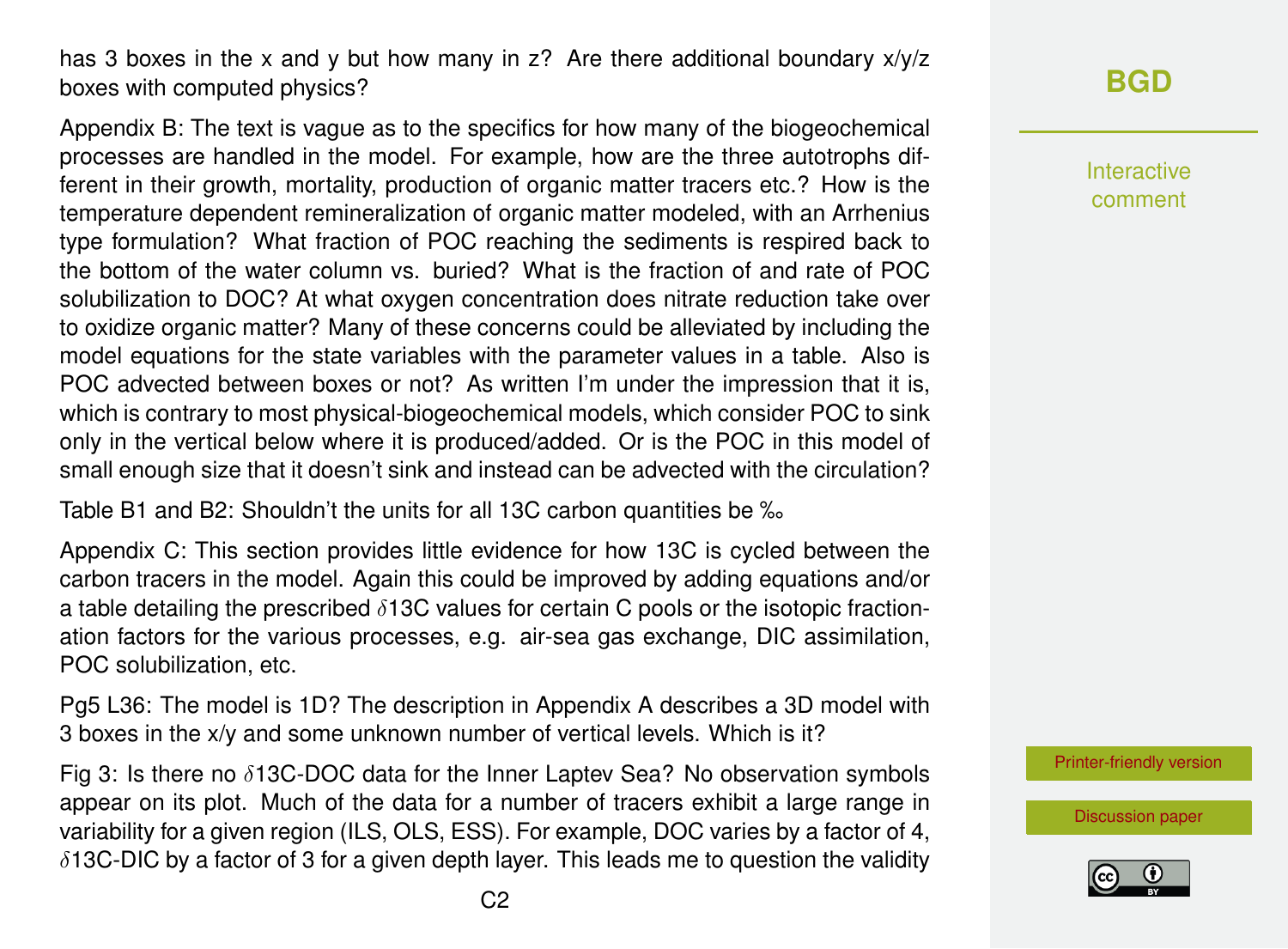of the method employed, i.e. large-scale horizontal integration of the ILS, OLS, ESS regions. In other words, I think it is too large of a simplification of the system to model the ESAS mixing and biogeochemistry with only 3 horizontal boxes. This is why none of the model outputs from the sensitivity suite can do an adequate job of matching the observations for a number of tracers. This is most apparent for ESS DOC, OLS δ13C-DOC, ESS δ13C-DOC, and all three regions for δ13C-DIC.

Fig 4: My same concern with respect to the number of horizontal model boxes arises here too. It is readily apparent that the model fails to capture the variability in all plotted tracers: AOU, NO3, PO4, and fCO2. A goal of the study is to quantify the effect of terrigenous OC mineralization on fCO2 and thus air-sea CO2 exchange yet none of the model suite can reproduce the plus or minus ∼30% variability of fCO2 observed at the surface.

Section 3.2 & Table 2/3: What are the uncertainties on all of these fluxes mentioned in the text and within the tables? Also there is no attempt by the authors to formally quantify how well or poorly each model tested can reproduce the data. E.g. calculation of the mean bias between model simulated and observed tracers, correlation coefficient, relative amount of the variance captured, etc. There is most likely a family of parameter values that fit the data to within some computed metric that could be used to estimate the uncertainty in the reported fluxes.

Figures 6/7 and Pg9 L11-26 should be moved to Section 3 Results.

Pg 9 L41-42 & Pg 10 L1-2: Many have suggested flocculation and sedimentation near river mouths to be an important sink for terrigenous DOC in the Arctic (Sholkovitz et al., 1978 EPSL 40; Droppo et al., 1998 Arctic 51; Cauwet, 2002 Biogeochemistry of marine dissolved organic matter textbook and references therein). Can the authors provide further evidence or make a stronger case for why their model results suggest it is not? This important point deserves more detail other than to say including it doesn't fit the data well.

## **[BGD](http://www.biogeosciences-discuss.net/)**

Interactive comment

[Printer-friendly version](http://www.biogeosciences-discuss.net/bg-2017-115/bg-2017-115-RC1-print.pdf)